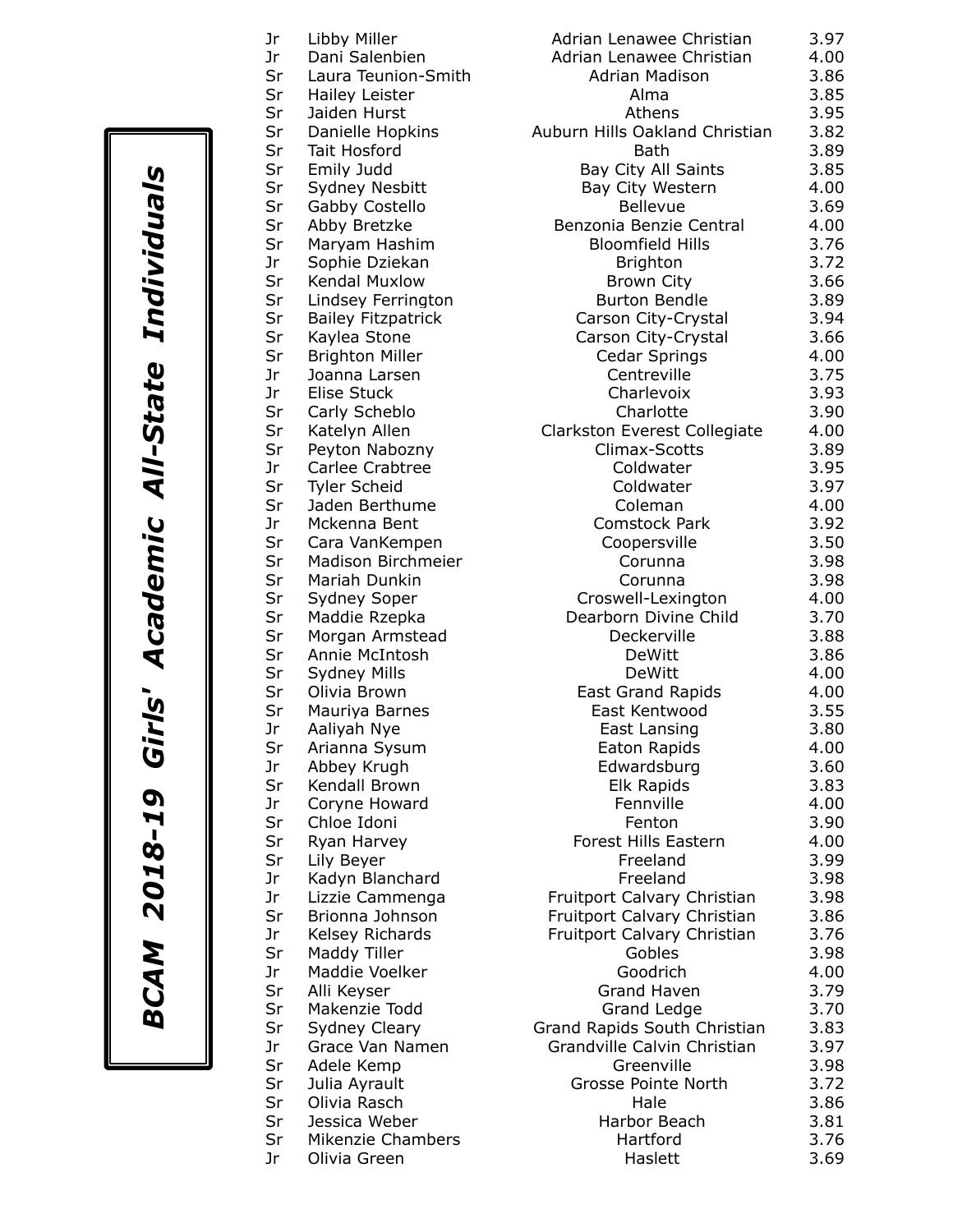| Sr | Ella McKinney           | Haslett                         | 4.00 |
|----|-------------------------|---------------------------------|------|
| Jr | Sydney Peake            | Hemlock                         | 4.00 |
| Sr | Katy Snyder             | Hemlock                         | 3.77 |
| Sr | Tori Roskamp            | <b>Holland Christian</b>        | 3.97 |
| Sr | Natalie Dunn            | <b>Holland West Ottawa</b>      | 4.00 |
| Sr | Rebecca Fugate          | Holly                           | 3.70 |
| Sr | Kennedy Helderop        | Hopkins                         | 3.72 |
| Sr | <b>Riley Poupore</b>    | Iron Mountain                   | 3.97 |
| Jr | Madelyn Koski           | <b>Ishpeming Westwood</b>       | 4.00 |
| Jr | <b>Tessa Leece</b>      | <b>Ishpeming Westwood</b>       | 3.70 |
| Jr | Emma Belles             | Ithaca                          | 4.00 |
| Sr | Daisy Ansel             | Kalamazoo Comstock              | 4.00 |
| Sr | Zara Weber              | Kent City                       | 3.56 |
| Jr | <b>Brittany Bowman</b>  | Kingsley                        | 3.97 |
| Sr | Jacie King              | Kingsley                        | 4.00 |
| Sr | Jillyan Dinsmore        | Kingston                        | 3.99 |
| Sr | Lily Lyons              | Kingston                        | 3.89 |
| Sr | Camryn MacGuire         | Kingston                        | 3.95 |
| Sr | Carley Smith            | Kingston                        | 3.93 |
| Sr | Makayla Ardis           | Lake City                       | 4.00 |
| Jr | <b>Rylie Bisballe</b>   | Lake City                       | 4.00 |
| Jr | Katelyn Bontrager       | Lansing Christian               | 3.91 |
| Jr | Hannah Erla             | Lapeer                          | 4.00 |
| Sr | Regan Coxon             | Lowell                          | 3.78 |
| Sr | <b>Avery Collins</b>    | Manchester                      | 4.00 |
| Sr | Erin Dorn               | Manistee                        | 4.00 |
| Jr | Abby Brown              | Manton                          | 3.69 |
| Jr | Jaden Wilder            | Manton                          | 4.00 |
| Sr | Lauren Luzynski         | Marine City Cardinal Mooney     | 4.00 |
| Sr | Sydney Kivi             | Marquette                       | 3.90 |
| Sr | Hayley Kramer           | Mendon                          | 3.69 |
| Sr | <b>Molly Davis</b>      | <b>Midland Dow</b>              | 3.68 |
| Sr | Maizie Taylor           | <b>Midland Dow</b>              | 3.76 |
| Sr | Daelyn Merillat         | Morenci                         | 3.97 |
| Jr | Jenna Smith             | Morrice                         | 4.00 |
| Sr | Scout Nelson            | Mt Pleasant Sacred Heart        | 3.90 |
| Sr | Michaela Werner         | Munising                        | 4.00 |
| Sr | Sophia Wiard            | Muskegon Oakridge               | 4.00 |
| Jr | Lauren Ross             | Muskegon Reeths-Puffer          | 4.00 |
| Sr | Mackenzie Karki         | Negaunee                        | 3.96 |
| Sr | Abby Nelson             | Negaunee                        | 3.97 |
| Sr | Caitlyn Bruff           | New Lothrop                     | 4.00 |
| Jr | Alycia Patterson        | <b>Niles</b>                    | 3.77 |
| Sr | Nicole Sachman          | Niles Brandywine                | 3.90 |
| Jr | <b>Colleen McCarthy</b> | Onekama                         | 4.00 |
| Sr | Mattison Rayman         | Otsego                          | 4.00 |
| Jr | Lauren Barton           | Ovid-Elsie                      | 4.00 |
| Sr | <b>Abbey Bullis</b>     | Peck                            | 4.00 |
| Jr | <b>Ellie Droste</b>     | Pewamo-Westphalia               | 3.72 |
| Jr | Hannah Spitzley         | Pewamo-Westphalia               | 3.98 |
| Jr | Abby Long               | Portage Central                 | 3.60 |
| Sr | Samantha Dorn           | Riverview                       | 4.00 |
| Sr | Grace Murray            | Royal Oak Shrine Catholic       | 4.00 |
| Sr | Moira Joiner            | Saginaw Heritage                | 3.87 |
| Sr | Meghan Blaine           | Saginaw MI Lutheran Seminary    | 3.86 |
| Sr | Gabby Gough             | Sandusky                        | 3.81 |
| Jr | Gabi Saxman             | Schoolcraft                     | 4.00 |
| Sr | Rachel Allen            | Scottville Mason County Central | 3.99 |
| Jr | Cheyenne McEvans        | Southfield Arts & Tech          | 4.00 |
| Jr | Alexandra Maher         | Springport                      | 3.82 |
| Jr | Alana Nelson            | Springport                      | 3.57 |

To qualify for this honor, players must be nominated by their (BCAM Member) coach, be either a junior or a senior, have a GPA of<br>at least 3.5 and be listed on one of the All-State Teams: Associated Press, Detroit News, Det *To qualify for this honor, players must be nominated by their (BCAM Member) coach, be either a junior or a senior, have a GPA of at least 3.5 and be listed on one of the All-State Teams: Associated Press, Detroit News, Detroit Free Press, or BCAM. All GPAs above 4.0 have been rounded down to 4.0 for the purposes of this award.*